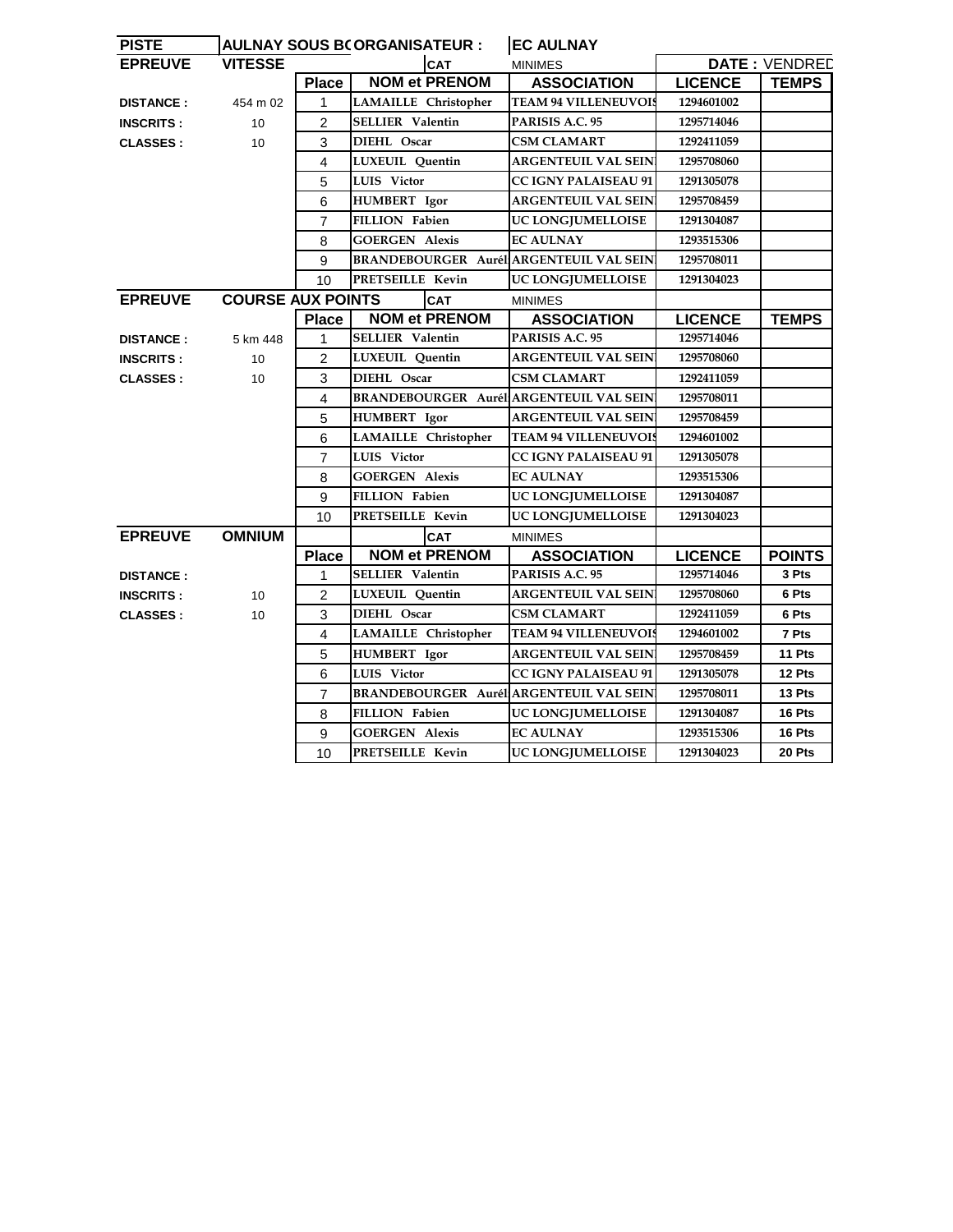| <b>EPREUVE</b>   | <b>ELIMINATION</b>       |                | <b>CAT</b>                                        | <b>SENIORS JUNIORS</b>                                    |                          |                  |
|------------------|--------------------------|----------------|---------------------------------------------------|-----------------------------------------------------------|--------------------------|------------------|
|                  |                          | <b>Place</b>   | <b>NOM et PRENOM</b>                              | <b>ASSOCIATION</b>                                        | <b>LICENCE</b>           | <b>TEMPS</b>     |
| <b>DISTANCE:</b> |                          | 1              | <b>MAITRE</b> Florian                             | <b>CSM CLAMART</b>                                        | 1292411135               |                  |
| <b>INSCRITS:</b> | 34                       | $\overline{2}$ | <b>MASSARD Alexis</b>                             | <b>AV THAIS</b>                                           | 1294627200               |                  |
| <b>CLASSES:</b>  | 26                       | 3              | <b>EVENOT Killian</b>                             | <b>VCA DU BOURGET</b>                                     | 1293510092               |                  |
|                  |                          | 4              | LASSAUNIERE Olivier                               | PARISIS A.C. 95                                           | 1295714016               |                  |
|                  |                          | 5              | DAGORNE Maël                                      | <b>US CRETEIL</b>                                         | 1294604201               |                  |
|                  |                          | 6              | <b>DO REGO PEREIRA Fabio TEAM 94 VILLENEUVOIS</b> |                                                           | 1294601024               |                  |
|                  |                          | $\overline{7}$ | <b>BERTOLDI Emmanuel</b>                          | <b>EC AULNAY</b>                                          | 1293515078               |                  |
|                  |                          | 8              | HESPEL Cyril                                      | <b>ESEG DOUAI</b>                                         | 1059046016               |                  |
|                  |                          | 9              | <b>LEGON Louis</b>                                | <b>RUEIL AC</b>                                           | 1292403007               |                  |
|                  |                          | 10             | <b>BARE</b> Anthony                               | <b>EC MONTGERON VIGNI</b>                                 | 1291307252               |                  |
|                  |                          | 11             | DELAMARRE Christophe LES BLEUS DE FRANCE          |                                                           | 1292402001               |                  |
|                  |                          | 12             | <b>CHALEL Yacine</b>                              | OLYMPIQUE C.V.O.                                          | 1295712019               |                  |
|                  |                          | 13             | DERLY Alain                                       | <b>ES GERVAIS LILAS</b>                                   | 1293516024               |                  |
|                  |                          | 14             | VALADE Hugo                                       | <b>TEAM 94 VILLENEUVOIS</b>                               | 1294601140               |                  |
|                  |                          | 15             | PRUVOT Thomas                                     | PARISIS A.C. 95                                           | 1295714030               |                  |
|                  |                          | 16             | ROBERT Frédéric                                   | <b>TEAM 94 VILLENEUVOIS</b>                               | 1294601113               |                  |
|                  |                          | 17             | <b>DAUPHIN Mathieu</b>                            | <b>VC PITHIVIERS</b>                                      | 1845079137               |                  |
|                  |                          | 18             | PLUMAIN Alexis                                    | <b>ES GERVAIS LILAS</b>                                   | 1293516165               |                  |
|                  |                          | 19             | <b>MERTES Romain</b>                              | <b>US CRETEIL</b>                                         | 1294604024               |                  |
|                  |                          | 20             | PEYRE Jérôme                                      | <b>ES PERSANAISE</b>                                      | 1295717014               |                  |
|                  |                          | 21             | <b>MARTINS</b> Vincent                            | <b>VC CHATILLON</b>                                       | 521048014                |                  |
|                  |                          | 22             | GRIGNON René                                      | <b>CSM VILLENEUVE GARI</b>                                | 1292420128               |                  |
|                  |                          | 23             | CANNELLA Franco                                   | <b>US CRETEIL</b>                                         | 1294604029               |                  |
|                  |                          | 24             | <b>LE MASSON Bastien</b>                          | US CRETEIL                                                | 1294604355               |                  |
|                  |                          |                | <b>ISTIL Mathieu</b>                              | <b>EC MONTGERON VIGNI</b>                                 | 1291307219               |                  |
|                  |                          | 25<br>26       | <b>MERCIER Nicolas</b>                            | <b>VC SAVIGNY SUR ORGE</b>                                | 1291301154               |                  |
|                  |                          |                |                                                   |                                                           |                          |                  |
|                  |                          |                |                                                   |                                                           |                          |                  |
| <b>EPREUVE</b>   | <b>VITESSE</b>           |                | <b>CAT</b>                                        | <b>DAMES</b>                                              |                          |                  |
|                  |                          | <b>Place</b>   | <b>NOM et PRENOM</b>                              | <b>ASSOCIATION</b>                                        | <b>LICENCE</b>           | <b>TEMPS</b>     |
| <b>DISTANCE:</b> | 454 m 02                 | 1              | <b>TESSIER OCEANE</b>                             | <b>EC MONTGERON VIGNI</b>                                 | 3499031213               |                  |
| <b>INSCRITS:</b> | 9                        | $\overline{2}$ | FLORET Claire                                     | <b>EC MONTGERON VIGNI</b>                                 | 1291307286               |                  |
| <b>CLASSES:</b>  | $\overline{7}$           | 3              | <b>LE BRAS</b> Justine                            | <b>ARGENTEUIL VAL SEIN</b>                                | 1295708416               |                  |
|                  |                          | $\overline{4}$ | DRAGONI Elina                                     | <b>LA PEDALE FERTOISE</b>                                 | 1277102019               |                  |
|                  |                          | 5              | <b>GOERGEN Laura</b>                              | <b>VC CLICHY SOUS BOIS</b>                                | 1293527070               |                  |
|                  |                          | 6              | <b>RENAULT Carine</b>                             | <b>TEAM 94 VILLENEUVOIS</b>                               | 1294601101               |                  |
|                  |                          | 7              | AIECH Katleen                                     | <b>TEAM 94 VILLENEUVOIS</b>                               | 1294601133               |                  |
| <b>EPREUVE</b>   | <b>COURSE AUX POINTS</b> |                | <b>CAT</b>                                        | <b>DAMES</b>                                              |                          |                  |
|                  |                          | <b>Place</b>   | <b>NOM et PRENOM</b>                              | <b>ASSOCIATION</b>                                        | <b>LICENCE</b>           | <b>TEMPS</b>     |
| <b>DISTANCE:</b> | 7 km 264                 | 1              | LE BRAS Justine                                   | ARGENTEUIL VAL SEIN                                       | 1295708416               |                  |
| <b>INSCRITS:</b> | 9                        | $\overline{2}$ | FLORET Claire                                     | <b>EC MONTGERON VIGNI</b>                                 | 1291307286               |                  |
| <b>CLASSES:</b>  | $\overline{7}$           | 3              | RENAULT Carine                                    | <b>TEAM 94 VILLENEUVOIS</b>                               | 1294601101               |                  |
|                  |                          | 4              | <b>TESSIER OCEANE</b>                             | <b>EC MONTGERON VIGNI</b>                                 | 3499031213               |                  |
|                  |                          | 5              | <b>DRAGONI Elina</b>                              | <b>LA PEDALE FERTOISE</b>                                 | 1277102019               |                  |
|                  |                          | 6              | GOERGEN Laura                                     | <b>VC CLICHY SOUS BOIS</b>                                | 1293527070               |                  |
|                  |                          | 7              | AIECH Katleen                                     | <b>TEAM 94 VILLENEUVOIS</b>                               | 1294601133               |                  |
| <b>EPREUVE</b>   | <b>OMNIUM</b>            |                | <b>CAT</b>                                        | <b>DAMES</b>                                              |                          |                  |
|                  |                          | <b>Place</b>   | <b>NOM et PRENOM</b>                              | <b>ASSOCIATION</b>                                        | <b>LICENCE</b>           | <b>POINTS</b>    |
| <b>DISTANCE:</b> |                          | 1              | LE BRAS Justine                                   | <b>ARGENTEUIL VAL SEIN</b>                                | 1295708416               | 4 Pts            |
| <b>INSCRITS:</b> | 9                        | 2              | FLORET Claire                                     | <b>EC MONTGERON VIGNI</b>                                 | 1291307286               | 4 Pts            |
| <b>CLASSES:</b>  | $\overline{7}$           | 3              | <b>TESSIER OCEANE</b>                             | <b>EC MONTGERON VIGNI</b>                                 | 3499031213               | 5 Pts            |
|                  |                          | 4              | RENAULT Carine                                    | <b>TEAM 94 VILLENEUVOIS</b>                               | 1294601101               | 9 Pts            |
|                  |                          | 5              | DRAGONI Elina                                     | <b>LA PEDALE FERTOISE</b>                                 | 1277102019               | 9 Pts            |
|                  |                          | 6<br>7         | <b>GOERGEN Laura</b><br>AIECH Katleen             | <b>VC CLICHY SOUS BOIS</b><br><b>TEAM 94 VILLENEUVOIS</b> | 1293527070<br>1294601133 | 11 Pts<br>14 Pts |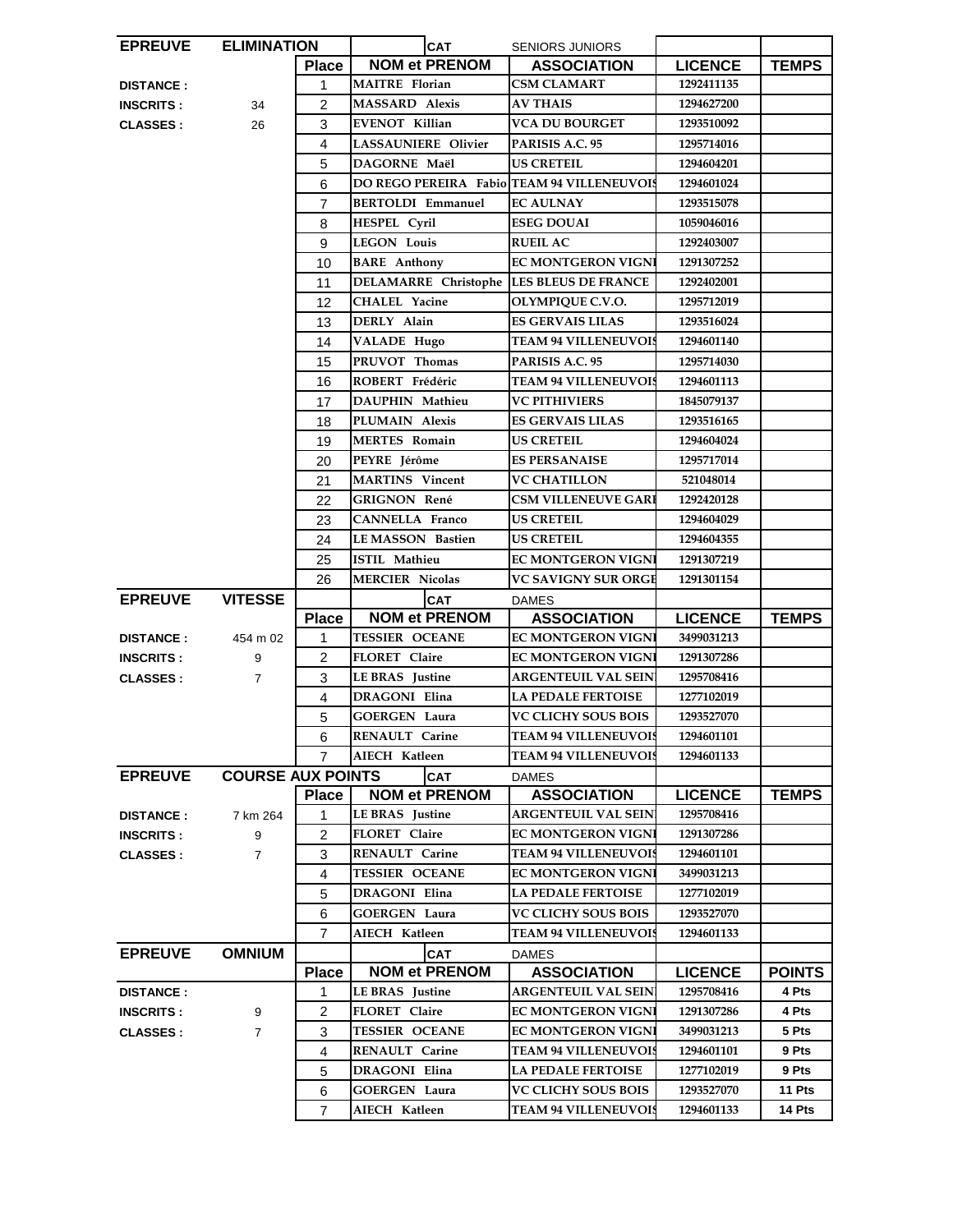| <b>EPREUVE</b>   | <b>COURSE AUX POINTS</b> |                | <b>CAT</b>                                 | <b>SENIORS JUNIORS</b>      |                |              |
|------------------|--------------------------|----------------|--------------------------------------------|-----------------------------|----------------|--------------|
|                  |                          | <b>Place</b>   | <b>NOM et PRENOM</b>                       | <b>ASSOCIATION</b>          | <b>LICENCE</b> | <b>TEMPS</b> |
| <b>DISTANCE:</b> | 18 km 161                | $\mathbf{1}$   | <b>MAITRE</b> Florian                      | <b>CSM CLAMART</b>          | 1292411135     | 29 Pts       |
| <b>INSCRITS:</b> | 34                       | 2              | DO REGO PEREIRA Fabio TEAM 94 VILLENEUVOIS |                             | 1294601024     | 21 Pts       |
| <b>CLASSES:</b>  | 21                       | 3              | <b>MASSARD</b> Alexis                      | <b>AV THAIS</b>             | 1294627200     | 19 Pts       |
|                  |                          | 4              | <b>EVENOT Killian</b>                      | <b>VCA DU BOURGET</b>       | 1293510092     | 18 Pts       |
|                  |                          | 5              | DAUPHIN Mathieu                            | <b>VC PITHIVIERS</b>        | 1845079137     | 6 Pts        |
|                  |                          | 6              | <b>BARE</b> Anthony                        | <b>EC MONTGERON VIGNI</b>   | 1291307252     | 6 Pts        |
|                  |                          | $\overline{7}$ | <b>LASSAUNIERE Olivier</b>                 | PARISIS A.C. 95             | 1295714016     | 3 Pts        |
|                  |                          | 8              | DAGORNE Maël                               | <b>US CRETEIL</b>           | 1294604201     | 3 Pts        |
|                  |                          | 9              | <b>CHALEL Yacine</b>                       | OLYMPIQUE C.V.O.            | 1295712019     | 1 Pt         |
|                  |                          | 10             | ROBERT Frédéric                            | <b>TEAM 94 VILLENEUVOIS</b> | 1294601113     |              |
|                  |                          | 11             | <b>LEGON Louis</b>                         | <b>RUEIL AC</b>             | 1292403007     |              |
|                  |                          | 12             | <b>BERTOLDI Emmanuel</b>                   | <b>EC AULNAY</b>            | 1293515078     |              |
|                  |                          | 13             | PRUVOT Thomas                              | PARISIS A.C. 95             | 1295714030     |              |
|                  |                          | 14             | <b>VALADE Hugo</b>                         | <b>TEAM 94 VILLENEUVOIS</b> | 1294601140     |              |
|                  |                          | 15             | <b>ISTIL Mathieu</b>                       | <b>EC MONTGERON VIGNI</b>   | 1291307219     |              |
|                  |                          | 16             | PEYRE Jérôme                               | <b>ES PERSANAISE</b>        | 1295717014     |              |
|                  |                          | 17             | <b>CANNELLA Franco</b>                     | <b>US CRETEIL</b>           | 1294604029     |              |
|                  |                          | 18             | PLUMAIN Alexis                             | <b>ES GERVAIS LILAS</b>     | 1293516165     |              |
|                  |                          | 19             | <b>MERTES Romain</b>                       | <b>US CRETEIL</b>           | 1294604024     |              |
|                  |                          |                | DERLY Alain                                | <b>ES GERVAIS LILAS</b>     |                |              |
|                  |                          | 20             |                                            |                             | 1293516024     |              |
|                  |                          | 21             | <b>MERCIER Nicolas</b>                     | <b>VC SAVIGNY SUR ORGE</b>  | 1291301154     |              |
| <b>EPREUVE</b>   | <b>VITESSE</b>           |                | <b>CAT</b>                                 | <b>CADETS</b>               |                |              |
|                  |                          | <b>Place</b>   | <b>NOM et PRENOM</b>                       | <b>ASSOCIATION</b>          | <b>LICENCE</b> | <b>TEMPS</b> |
| <b>DISTANCE:</b> | 454 m 02                 | 1              | <b>LANDERNEAU Melvin</b>                   | <b>TEAM 94 VILLENEUVOIS</b> | 1294601066     |              |
| <b>INSCRITS:</b> | 20                       | $\overline{2}$ | VIGIER Sébastien                           | <b>CC IGNY PALAISEAU 91</b> | 1291305098     |              |
| <b>CLASSES:</b>  | 17                       | 3              | AIECH Dylan                                | US CRETEIL                  | 1294604299     |              |
|                  |                          | 4              | <b>GIBLET</b> Maxence                      | <b>US CRETEIL</b>           | 1294604293     |              |
|                  |                          | 5              | <b>VIENNE Maxime</b>                       | <b>ARGENTEUIL VAL SEIN</b>  | 1295708349     |              |
|                  |                          | 6              | DAGNET Dylan                               | <b>TEAM 94 VILLENEUVOIS</b> | 1294601149     |              |
|                  |                          | $\overline{7}$ | <b>DAMASSE</b> Quentin                     | <b>US BOIS SAINT-DENIS</b>  | 1293532023     |              |
|                  |                          | 8              | DO REGO PEREIRA Migu TEAM 94 VILLENEUVOIS  |                             | 1294601071     |              |
|                  |                          | 9              | <b>DUMAS</b> Jean Baptiste                 | <b>ES GERVAIS LILAS</b>     | 1293516035     |              |
|                  |                          | 10             | FREBY Thibault                             | <b>CSM CLAMART</b>          | 1292411292     |              |
|                  |                          | 11             | GAUTIER Trystan                            | <b>TEAM 94 VILLENEUVOIS</b> | 1294601137     |              |
|                  |                          | 12             | LEHOUX Natan                               | PARISIS A.C. 95             | 1295714515     |              |
|                  |                          | 13             | COOLSAET Quentin                           | PARISIS A.C. 95             | 1295714387     |              |
|                  |                          | 14             | LUXEUIL Jérôme                             | <b>ARGENTEUIL VAL SEIN</b>  | 1295708392     |              |
|                  |                          | 15             | <b>MEXMES</b> Yannis                       | PARIS CYCLISTE OLYMI        | 1275016005     |              |
|                  |                          | 16             | PECHEUX Guillaume                          | <b>TEAM 94 VILLENEUVOIS</b> | 1294601150     |              |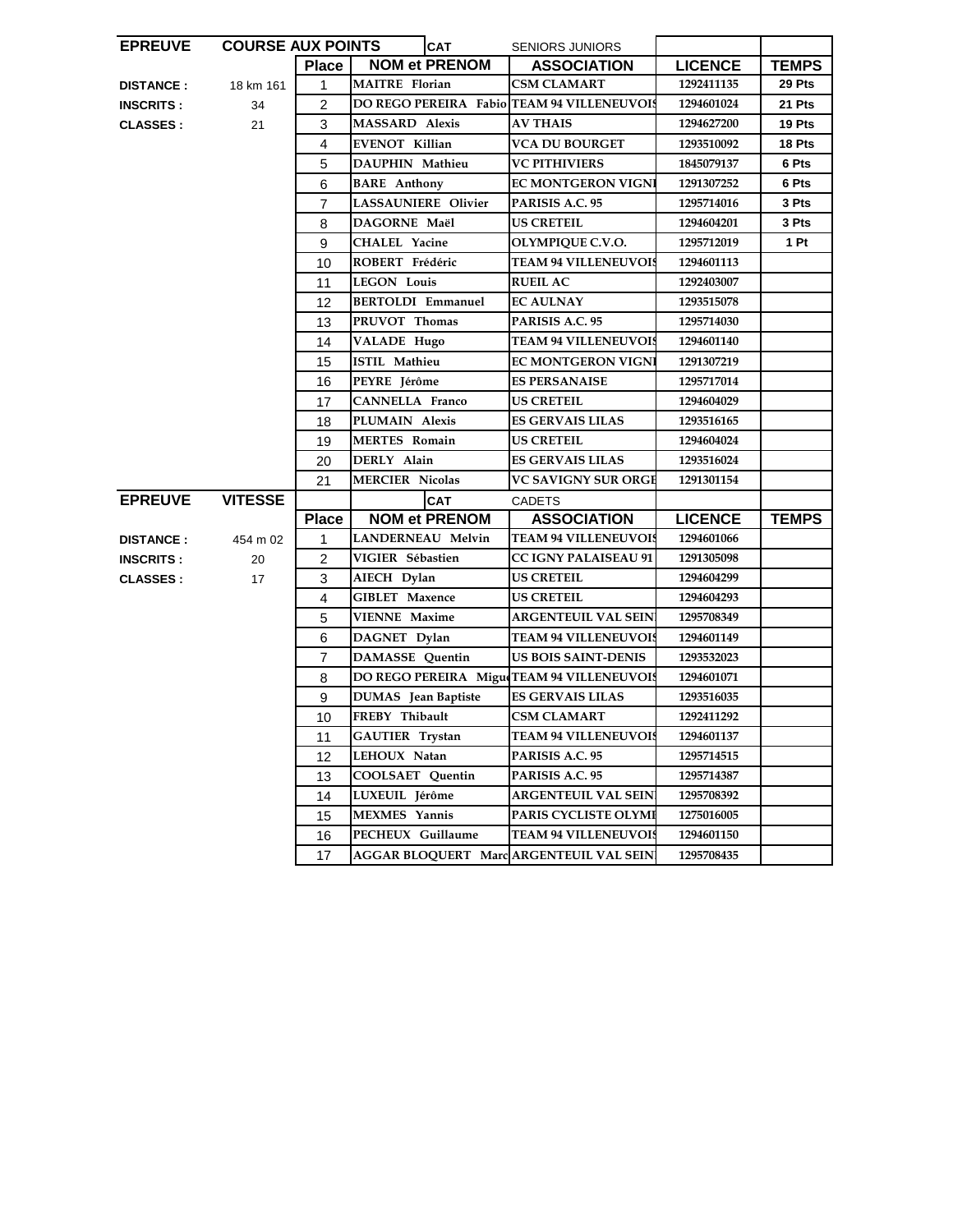| <b>EPREUVE</b>   | <b>COURSE AUX POINTS</b> |                | <b>CAT</b>                                    | <b>CADETS</b>               |                |               |
|------------------|--------------------------|----------------|-----------------------------------------------|-----------------------------|----------------|---------------|
|                  |                          | <b>Place</b>   | <b>NOM et PRENOM</b>                          | <b>ASSOCIATION</b>          | <b>LICENCE</b> | <b>TEMPS</b>  |
| <b>DISTANCE:</b> | 7 km 264                 | 1              | LANDERNEAU Melvin                             | <b>TEAM 94 VILLENEUVOIS</b> | 1294601066     |               |
| <b>INSCRITS:</b> | 20                       | $\overline{2}$ | VIGIER Sébastien                              | <b>CC IGNY PALAISEAU 91</b> | 1291305098     |               |
| <b>CLASSES:</b>  | 18                       | 3              | <b>VIENNE Maxime</b>                          | <b>ARGENTEUIL VAL SEIN</b>  | 1295708349     |               |
|                  |                          | 4              | COOLSAET Quentin                              | PARISIS A.C. 95             | 1295714387     |               |
|                  |                          | 5              | <b>GIBLET Maxence</b>                         | <b>US CRETEIL</b>           | 1294604293     |               |
|                  |                          | 6              | GAUTIER Trystan                               | <b>TEAM 94 VILLENEUVOIS</b> | 1294601137     |               |
|                  |                          | $\overline{7}$ | <b>DUMAS</b> Jean Baptiste                    | <b>ES GERVAIS LILAS</b>     | 1293516035     |               |
|                  |                          | 8              | <b>GIBLET</b> Maxence                         | <b>US CRETEIL</b>           | 1294604293     |               |
|                  |                          | 9              | AIECH Dylan                                   | US CRETEIL                  | 1294604299     |               |
|                  |                          | 10             | LEHOUX Natan                                  | PARISIS A.C. 95             | 1295714515     |               |
|                  |                          | 11             | DAGNET Dylan                                  | <b>TEAM 94 VILLENEUVOIS</b> | 1294601149     |               |
|                  |                          | 12             | <b>MEXMES</b> Yannis                          | PARIS CYCLISTE OLYMI        | 1275016005     |               |
|                  |                          | 13             | <b>DAMASSE</b> Quentin                        | <b>US BOIS SAINT-DENIS</b>  | 1293532023     |               |
|                  |                          | 14             | DO REGO PEREIRA Migu TEAM 94 VILLENEUVOIS     |                             | 1294601071     |               |
|                  |                          | 15             | PECHEUX Guillaume                             | <b>TEAM 94 VILLENEUVOIS</b> | 1294601150     |               |
|                  |                          | 16             | FREBY Thibault                                | <b>CSM CLAMART</b>          | 1292411292     |               |
|                  |                          | 17             | AGGAR BLOQUERT Marc ARGENTEUIL VAL SEIN       |                             | 1295708435     |               |
|                  |                          | 18             | LUXEUIL Jérôme                                | <b>ARGENTEUIL VAL SEIN</b>  | 1295708392     |               |
| <b>EPREUVE</b>   | <b>ELIMINATION</b>       |                | <b>CAT</b>                                    | <b>CADETS</b>               |                |               |
|                  |                          | <b>Place</b>   | <b>NOM et PRENOM</b>                          | <b>ASSOCIATION</b>          | <b>LICENCE</b> | <b>TEMPS</b>  |
| <b>DISTANCE:</b> |                          | 1              | VIGIER Sébastien                              | <b>CC IGNY PALAISEAU 91</b> | 1291305098     |               |
| <b>INSCRITS:</b> | 20                       | 2              | <b>VIENNE Maxime</b>                          | <b>ARGENTEUIL VAL SEIN</b>  | 1295708349     |               |
| <b>CLASSES:</b>  | 16                       | 3              | <b>DUMAS</b> Jean Baptiste                    | <b>ES GERVAIS LILAS</b>     | 1293516035     |               |
|                  |                          | 4              | <b>GIBLET Maxence</b>                         | <b>US CRETEIL</b>           | 1294604293     |               |
|                  |                          | 5              | AIECH Dylan                                   | <b>US CRETEIL</b>           | 1294604299     |               |
|                  |                          | 6              | DO REGO PEREIRA Migu TEAM 94 VILLENEUVOIS     |                             | 1294601071     |               |
|                  |                          | $\overline{7}$ | LANDERNEAU Melvin                             | <b>TEAM 94 VILLENEUVOIS</b> | 1294601066     |               |
|                  |                          | 8              | LEHOUX Natan                                  | PARISIS A.C. 95             | 1295714515     |               |
|                  |                          | 9              | PECHEUX Guillaume                             | <b>TEAM 94 VILLENEUVOIS</b> | 1294601150     |               |
|                  |                          | 10             | DAGNET Dylan                                  | <b>TEAM 94 VILLENEUVOIS</b> | 1294601149     |               |
|                  |                          | 11             | FREBY Thibault                                | <b>CSM CLAMART</b>          | 1292411292     |               |
|                  |                          | 12             | <b>GAUTIER</b> Trystan                        | <b>TEAM 94 VILLENEUVOIS</b> | 1294601137     |               |
|                  |                          | 13             | <b>DAMASSE</b> Quentin                        | <b>US BOIS SAINT-DENIS</b>  | 1293532023     |               |
|                  |                          | 14             | LUXEUIL Jérôme                                | <b>ARGENTEUIL VAL SEIN</b>  | 1295708392     |               |
|                  |                          | 15             | COOLSAET Quentin                              | PARISIS A.C. 95             | 1295714387     |               |
|                  |                          | 16             | AGGAR BLOQUERT Marc ARGENTEUIL VAL SEIN       |                             | 1295708435     |               |
| <b>EPREUVE</b>   | <b>OMNIUM</b>            |                | CAT                                           | <b>CADETS</b>               |                |               |
|                  |                          | <b>Place</b>   | <b>NOM et PRENOM</b>                          | <b>ASSOCIATION</b>          | <b>LICENCE</b> | <b>POINTS</b> |
| <b>DISTANCE:</b> |                          | 1              | VIGIER Sébastien                              | <b>CC IGNY PALAISEAU 91</b> | 1291305098     | 5 Pts         |
| <b>INSCRITS:</b> | 20                       | 2              | LANDERNEAU Melvin                             | <b>TEAM 94 VILLENEUVOIS</b> | 1294601066     | 9 Pts         |
| <b>CLASSES:</b>  | 16                       | 3              | VIENNE Maxime                                 | ARGENTEUIL VAL SEIN         | 1295708349     | 10 Pts        |
|                  |                          | 4              | <b>GIBLET Maxence</b>                         | <b>US CRETEIL</b>           | 1294604293     | 15 Pts        |
|                  |                          | 5              | AIECH Dylan                                   | <b>US CRETEIL</b>           | 1294604299     | 16 Pts        |
|                  |                          | 6              | DUMAS Jean Baptiste                           | <b>ES GERVAIS LILAS</b>     | 1293516035     | 18 Pts        |
|                  |                          | 7              | DAGNET Dylan                                  | <b>TEAM 94 VILLENEUVOIS</b> | 1294601149     | 26 Pts        |
|                  |                          | 8              | DO REGO PEREIRA Migue                         | <b>TEAM 94 VILLENEUVOIS</b> | 1294601071     | 27 Pts        |
|                  |                          | 9              | GAUTIER Trystan                               | <b>TEAM 94 VILLENEUVOIS</b> | 1294601137     | 28 Pts        |
|                  |                          | 10             | LEHOUX Natan                                  | PARISIS A.C. 95             | 1295714515     | 29 Pts        |
|                  |                          | 11             | COOLSAET Quentin                              | PARISIS A.C. 95             | 1295714387     | 32 Pts        |
|                  |                          | 12             | DAMASSE Quentin                               | <b>US BOIS SAINT-DENIS</b>  | 1293532023     | 32 Pts        |
|                  |                          | 13             | FREBY Thibault                                | CSM CLAMART                 | 1292411292     | 36 Pts        |
|                  |                          | 14             | PECHEUX Guillaume                             | <b>TEAM 94 VILLENEUVOIS</b> | 1294601150     | <b>39 Pts</b> |
|                  |                          | 15             | LUXEUIL Jérôme                                | <b>ARGENTEUIL VAL SEIN</b>  | 1295708392     | 45 Pts        |
|                  |                          | 16             | <b>AGGAR BLOQUERT MarcARGENTEUIL VAL SEIN</b> |                             | 1295708435     | 49 Pts        |
|                  |                          |                |                                               |                             |                |               |